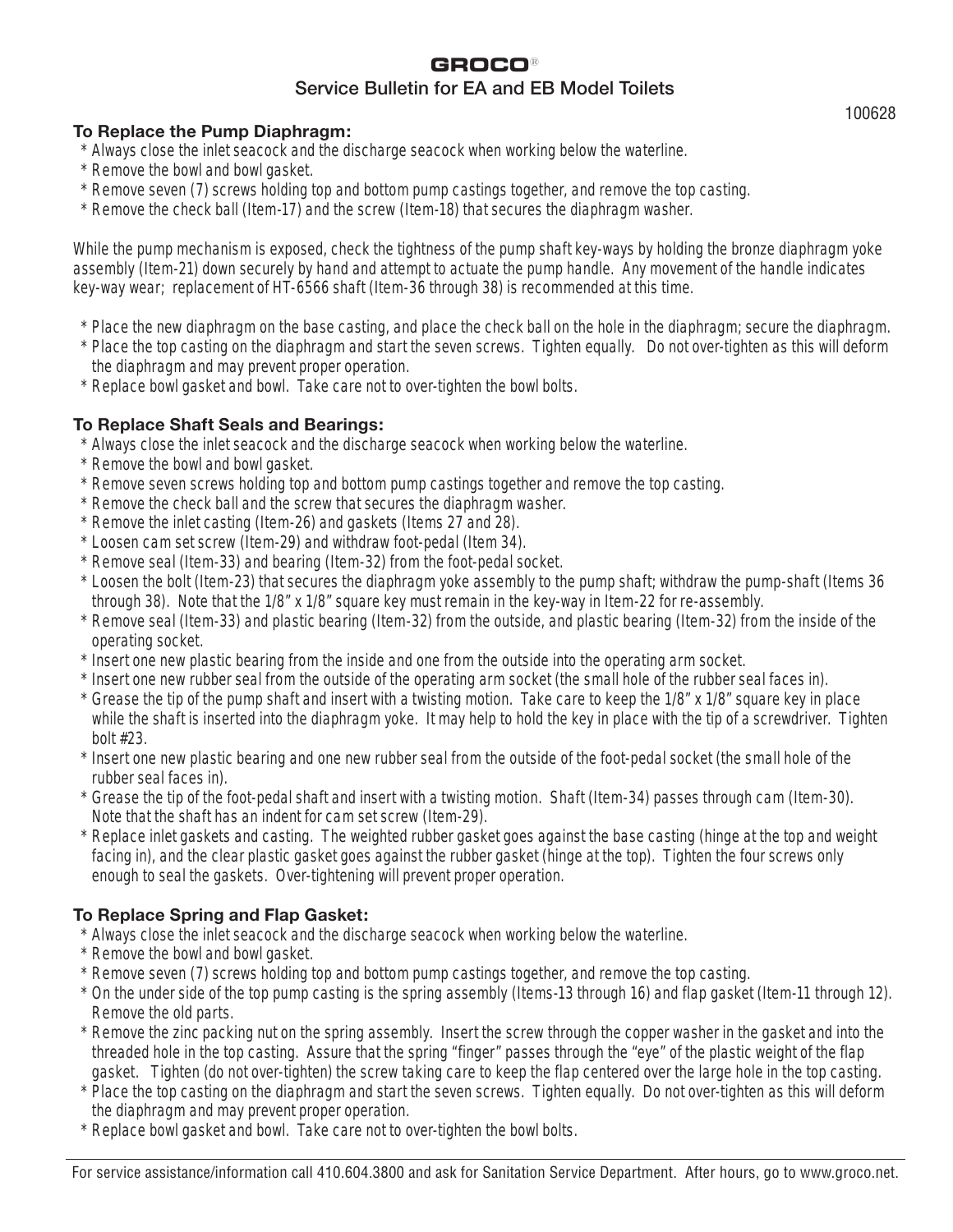## TO REPLACE PUMP SHAFT AND FOOTPEDAL SEALS AND BEARINGS in EA.-EB TOILETS

First, follow steps A-1, A-2, and A-3.

We recommend installing a new pump shaft (HT-6566) when the diaphragm is replaced or every 5 years.

- C-4 Remove inlet casting and gaskets. Loosen the cam set screw and withdraw the footpedal.
- C-5 Loosen hex bolt which holds "crank" casting around pump shaft. Withdraw pump shaft.
- C-6 Remove sleeve bearings (2) and rubber seal (1) from pump shaft hole, and sleeve bearing (1) and rubber seal (1) from footpedal hole.
- C-7 For pump shaft hole:
	- a) Two (2) gray sleeve bearings are required. Place one into shaft hole from inside of base casting, and place one into shaft hole from outside of base casting.
	- b) Grease inside of seal hole and press rubber seal into hole with taper facing inside of toilet.
	- c) Grease tip of pump shaft and work gently through seal and bearings with a constant twisting motion. Shaft should go through the "crank" casting with the keys in place. The tip of a screw driver will help keep the square key in place in the "crank". Tighten hex bolt.
- C-8 For footpedal hole:
	- a) Press one (1) gray sleeve bearing into the shaft hole from the outside of the base casting. Grease the inside of the seal hole and press the rubber seal into place with the taper facing the inside of the toilet.
	- b) Grease the tip of the footpedal and work gently through the seal and bearing with a twisting motion, and then through the cam casting. Note the indent in the footpedal. The cam set screw must be tightened securely into this indent.
- C-9 Replace the inlet gaskets with the hinge at the top and the weight facing the inside of the toilet. Replace inlet casting.

Complete repairs by following step A-5 and then opening sea-cocks.

### GROSS MECHANICAL LABORATORIES, INC. 7240 STANDARD DRIVE HANOVER, MARYLAND 21076 **U.S.A.**